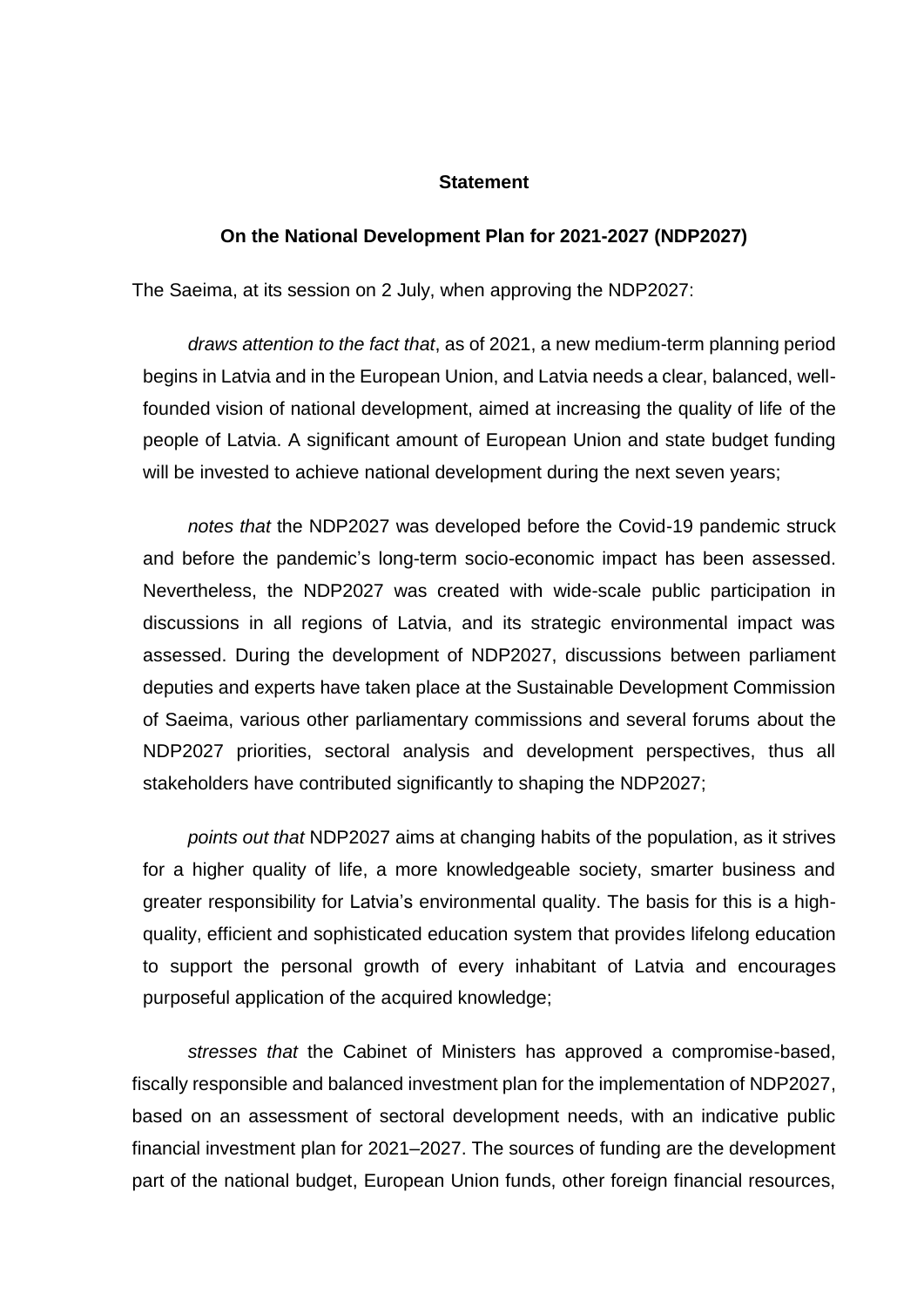and this is the basis for negotiations with the European Commission regarding the Multiannual Financial Framework of the European Union and resources allocated to Latvia;

*notes that* the rapid spread of Covid-19 and the measures taken to contain the pandemic have seriously impacted the nation's economic development. The Covid-19 crisis is also a serious test for Latvian society and the state. And it provides a unique opportunity to change habits and behaviour, to plan national development and invest public funding for achieving clear and specifically defined goals, avoiding sectoral fragmentation by allocating more resources to productive growth of sectors and ideas with future potential, and spending less for maintenance of unproductive economic structures. It gives us a chance to focus on developing an innovative, knowledgebased society, unleashing its ability to generate new knowledge, as well as to move towards developing digital solutions in all sectors of the economy, in particular in education, in order to lay a solid foundation for the development of society and ensure future-oriented investment in human capital;

*notes that* significant additional resources will be spent to stop the spread of the pandemic and overcome its consequences, and this spending from the short-term perspective (social and economic preservation component) must be linked to the NDP2027 strategic objectives and directions (socio-economic development component);

*believes that* the Covid-19 crisis has already demonstrated the relevance and contemporary nature of the guiding theme of NDP2027: "Change of Habits – the Path to Development", and the strategic objectives: Productivity and Income, Equal Opportunity, Regional Development and Social Trust - in terms of national sustainability. The strategic objectives of NDP2027 reflect those common values on which the Latvian state and society must be based, as they remain unchanged in times of short-term crises or impact from external events. These objectives meet the needs of modern society and further strengthen the country's long-term development directions and positioning in the arena of global competitiveness;

*considers that* the Covid-19 crisis has clearly demonstrated the need for security of supply chains to guarantee the availability of vitally important material and technical resources and their provision during times of similar crises. Secure supply chains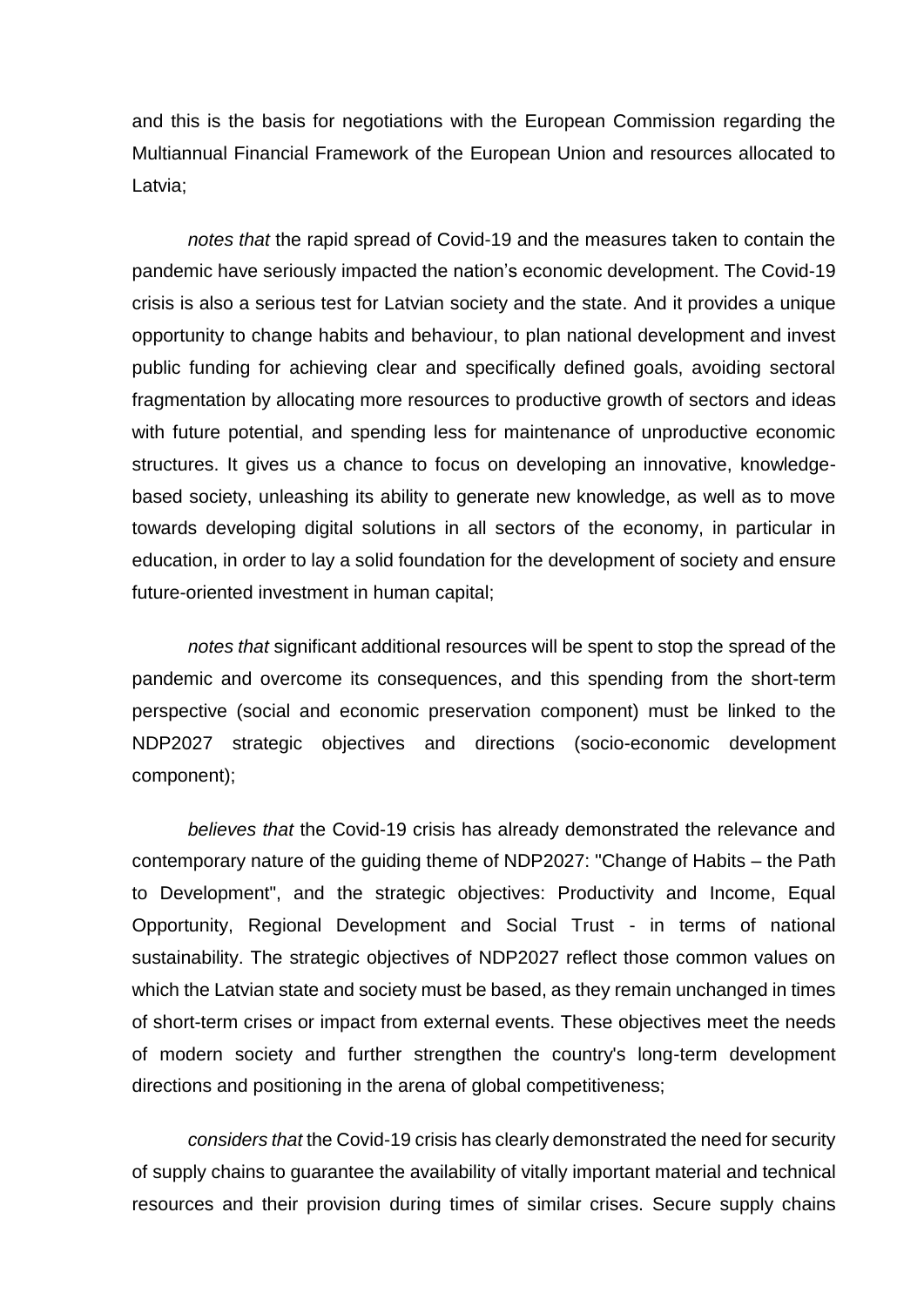should be developed in close cooperation between the public and private sector within the comprehensive national defense framework, thereby significantly increasing national capacity to withstand various potential crises;

*given that* the macroeconomic forecast for the coming years is unclear, and different future scenarios on the spread of Covid-19 are feasible, long-term national development also is contingent upon restrictions imposed due to Covid-19 and national support measures to counteract it. It is vitally important to invest wisely in areas most directly affected by the performance the public safety and health systems, and the mitigation of Covid-19 waves, namely, in healthcare and disease prevention, lifelong learning, science and research, in particular biomedicine, civil protection, with a special focus on material reserves and local food supply security, individual human resilience to improve the readiness of the population to adapt to changing life conditions, as well as to stimulate the economy to enable the affected sectors, including small and medium enterprises, to adapt and continue operating with all necessary safety measures;

*notes that* NDP2027 is not a short-term solution to mitigate the Covid-19 consequences, as short-term support instruments are being developed for this purpose. Eliminating the effects of the pandemic will be a process taking years that will require the recovery and restructuring of all EU Member States economies, taking into account changes in the international division of labor and differences in effects of the crisis on EU Member States and their regions;

*calls for* the Cabinet of Ministers, at a time when the impact of the Covid-19 crisis affects the people and economy of Latvia, to mobilize forces and resources, and urgently:

in the field of healthcare and public safety, implement targeted measures to attract human resources to the publicly funded healthcare sector for the improvement of healthcare quality and accessibility. Special attention is to be paid to socially vulnerable persons, strengthening of the capacity of the healthcare system, developing centralized electronic health cards and remote healthcare services. The cooperation capacity of the Ministry of Health, healthcare authorities and security institutions, and their preparedness for catastrophes and crises, is to be improved by increasing allocations of public financing for healthcare, including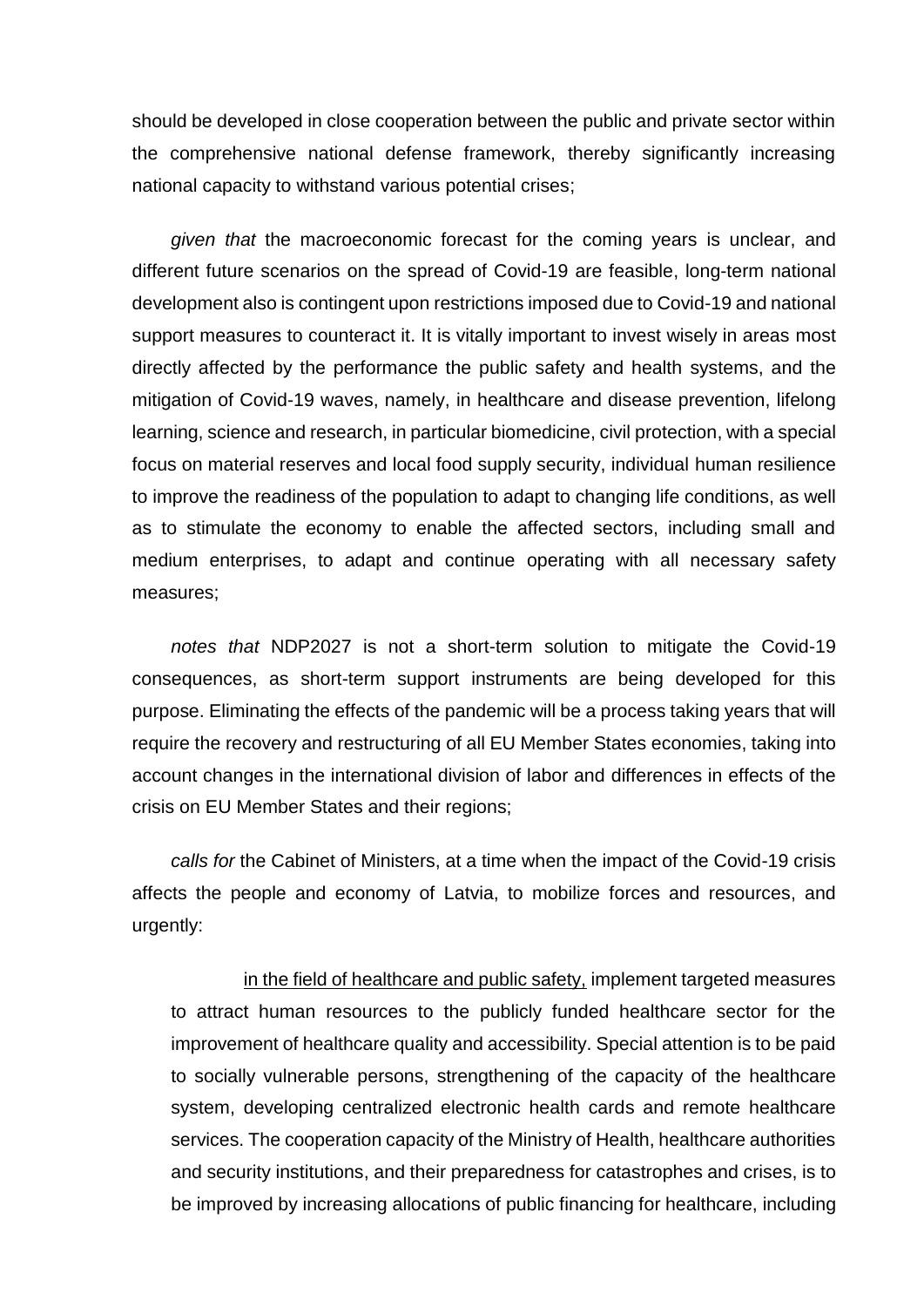remuneration of medical personnel, as well as through EU fund investments. During the implementation period of NDP2027 [the Cabinet of Ministers] should strive to allocate public financing for the healthcare sector near to the EU average. The public sector must remain an important stakeholder in the national healthcare system, with a proper network of medical institutions throughout the country;

in the field of social protection and equal opportunities, pay particular attention to ensuring a minimum income level for all, as well as provide social, psychological and material support when needed, especially for people and households in crisis, vulnerable groups, inhabitants at risk of poverty and social exclusion;

In the field of the economy, provide the necessary support to enterprises in terms of cashflow and access to capital to help them overcome the consequences of the crisis and to assist them in continuing to improve productivity. The digital transformation of the economy must be introduced, taking advantage of the new opportunities offered by e-commerce and e-government, introducing new forms of employment, developing higher digital skills, high-quality data transmission infrastructure, information and communication technology solutions and wider digitalisation of public services. The active labour market policy's ability to respond to a rise in short-term unemployment must be strengthened, and a sustainable labor market policy and a flexible lifelong learning system must be created and introduced to enable citizens to successfully integrate into the future labor market through the acquisition of new skills and competences. Targeted investments in the flexibility and capacity of enterprises to adapt existing facilities and service delivery platforms to the production of new, marketable products and services, including by promoting efficient use of local resources must be supported. Investment in infrastructure, important for public safety, energy efficiency, including in centralized heating facilities must be supported. Development of secure local supply chains within the framework of comprehensive national defense should be considered for human resilience and resilience of the economy during the crisis and afterwards. The rule of law is to be obeyed and investments must be protected;

*emphasizes, in particular,* the need to promote rapid and sustainable transformation of the Latvian economy during the NDP2027 implementation period, to increase targeted public and private investment in science and education,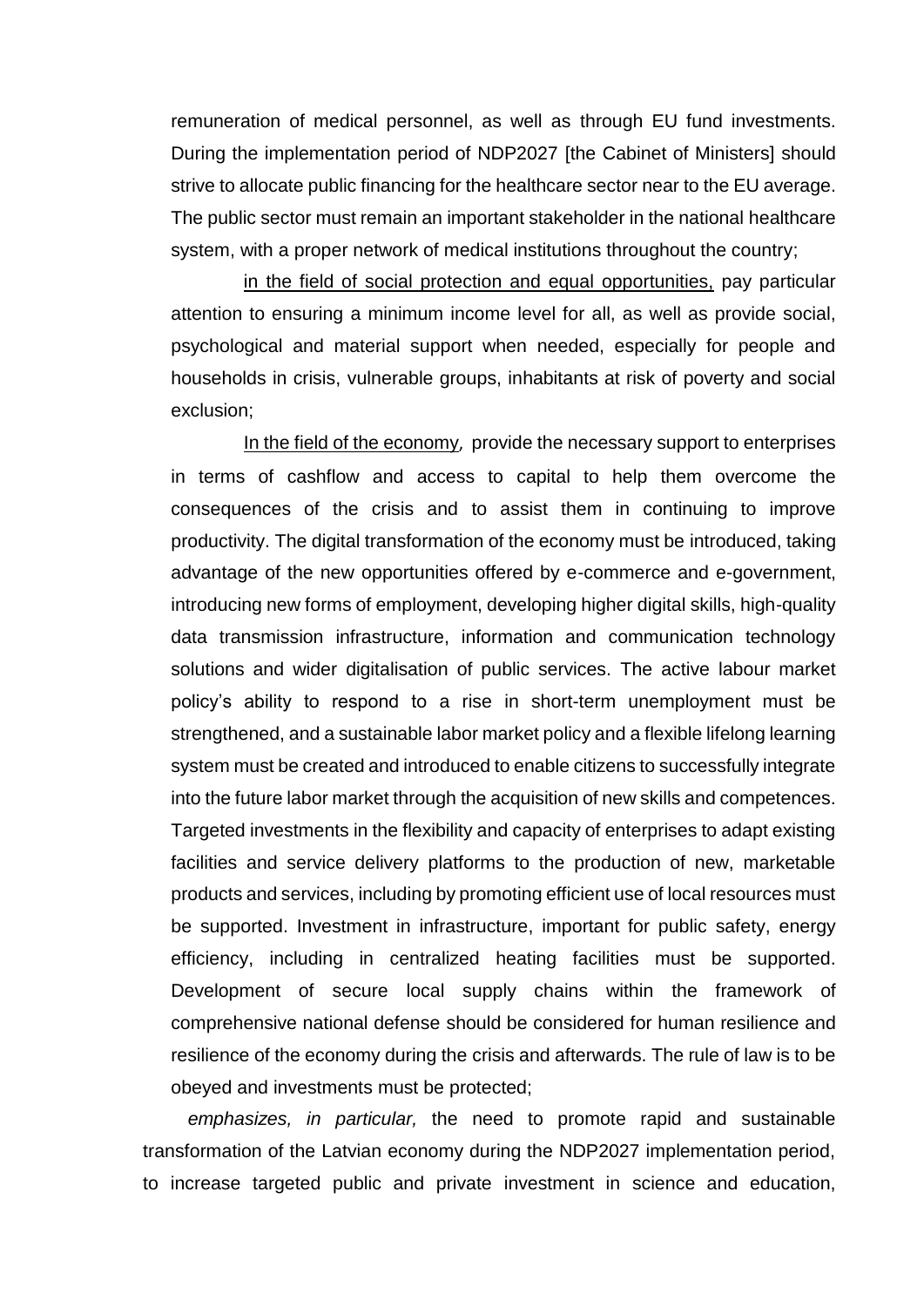especially in higher education and lifelong learning. In the long term, R&D should be reach 3% of GDP, approaching the level of successful Baltic Sea Region countries in terms of innovating;

*points out that* the Saeima has ordered [the Cabinet of Ministers] to include regional development in the set of NDP2027's strategic objectives. The ongoing administrative territorial reform must assist in addressing such challenges as polycentric development, reducing negative effects for territories on the outskirts of economic activity, strengthening cultural and historical diversity in the new administrative territories. Coordinated national and municipal activities to stimulate the economy are to provide relevant business support instruments throughout Latvia to increase productivity and export capacity, thereby creating preconditions for each local government to have at least one full-fledged development center. The development of each newly established region is to be strengthened. In the NDP2027 Mid-Term Progress Evaluation Report, the Cabinet of Ministers must assess the potential of development centers in the newly established municipalities and suggest to the Saeima revisions in the list of development centers specified in the Latvian Sustainable Development Strategy until 2030;

*emphasizes* the need to preserve and nurture Latvia's cultural heritage, promote creative processes, develop a diverse cultural environment by fully operating in the European and global cultural space, and providing support to the cultural and media industries to mitigate the effect of the crisis and facilitate recovery. Socially responsible and sustainable employment models must be tailored for these areas, as they play a crucial role in shaping national identity and enabling a democratic society;

*appreciates* the determination and decisive action of civil society and the private sector in selflessly supporting fellow citizens, municipalities and the state during the Covid-19 crisis. This cooperation capacity should be enhanced during the new and better economic recovery phase through programmes for strengthening civil society, promotion of civic initiatives and volunteering, and by parity in [public authority] dialogue with civil society and social partners at all stages of decision-making, thereby strengthening democracy and raising the level of mutual trust between people in Latvia as well as trust in government;

e*xpresses its confidence that* Covid-19 has created extra challenges for national development that are being addressed by the Latvian government and society.